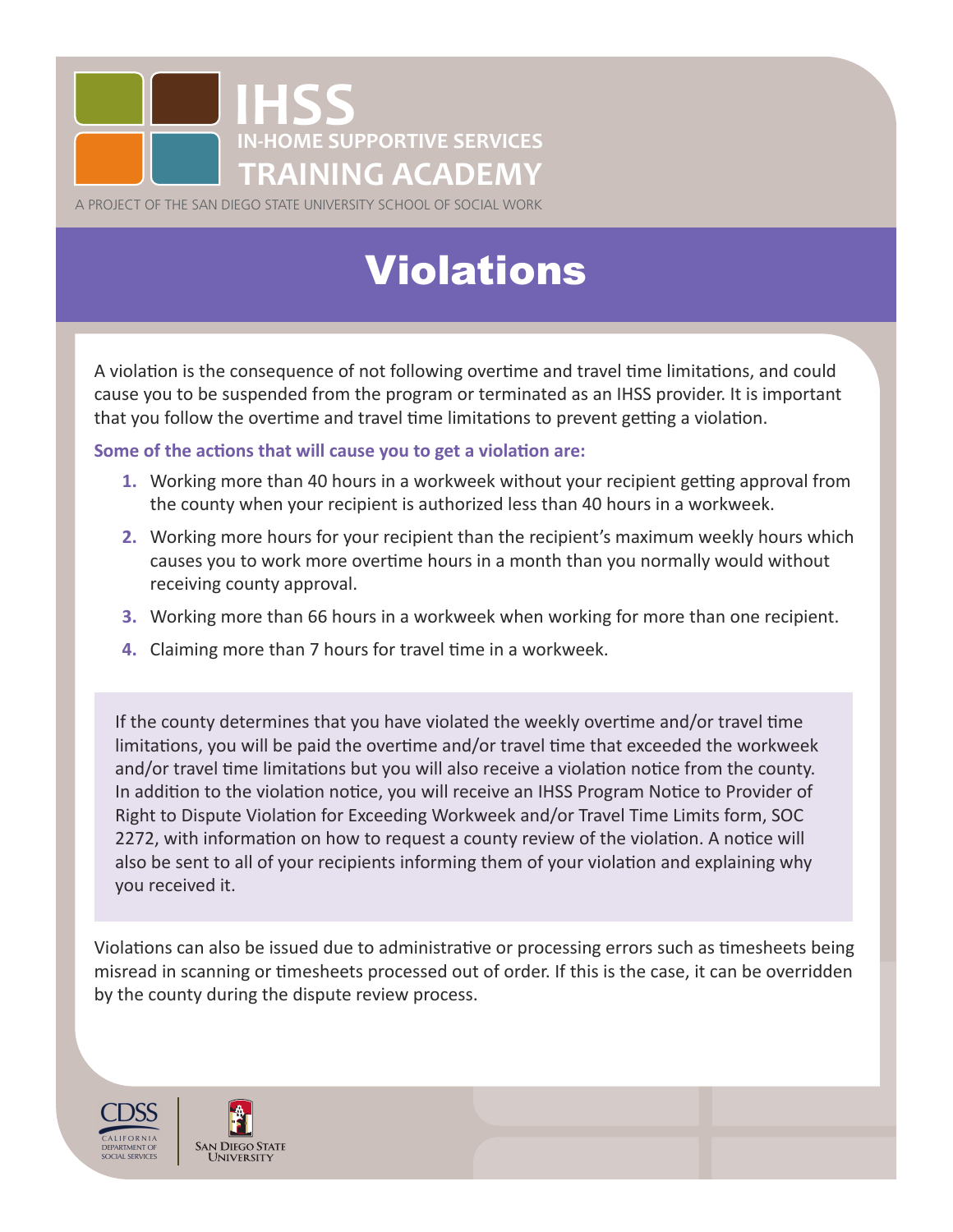Consequences for violations vary depending on if it is your first, second, third or fourth violation:

**NOTE: If your actions result in more than one violation during a calendar month, it will only count as one violation. For example, if a timesheet or travel claim form triggers an error during the first pay period of May and another during the second pay period of May, the first error will result in a violation and the second error will be tracked by the system. A second violation will not be issued within the same calendar month.**

| <b>1ST VIOLATION</b>                                                                                                                                                    | <b>2ND VIOLATION</b>                                                                                                                                                                                                                                                                                  | <b>3RD VIOLATION</b>                                                                                   | <b>4TH VIOLATION</b>                                                                                       |
|-------------------------------------------------------------------------------------------------------------------------------------------------------------------------|-------------------------------------------------------------------------------------------------------------------------------------------------------------------------------------------------------------------------------------------------------------------------------------------------------|--------------------------------------------------------------------------------------------------------|------------------------------------------------------------------------------------------------------------|
| For the first<br>violation, you<br>and each of your<br>recipients will<br>get a notice of<br>the violation with<br>information on how<br>to request a county<br>review. | If a second violation<br>occurs, you will<br>have an opportunity<br>to complete a one-<br>time training to<br>avoid receiving a<br>second violation.<br>If you do not<br>complete the<br>training within 14<br>calendar days of the<br>date of the notice,<br>you will receive a<br>second violation. | If a third violation<br>occurs, you will be<br>suspended as an<br><b>IHSS provider for</b><br>90 days. | If a fourth violation<br>occurs, you will be<br>ineligible to work<br>as an IHSS provider<br>for 365 days. |

If you receive a violation, the violation will remain on your IHSS record, except for the first time you receive a second violation. (The second violation may be removed by completing a one-time training, but this may be done only once).

However, after one year, if you don't receive another violation, the number of violations you have received will be reduced by one. As long as you don't receive any additional violations, each year after the last violation was removed, the number of violations will be reduced by one.

CALIFORNIA DEPARTMENT OF SOCIAL SERVICES

**SAN DIEGO STATE UNIVERSITY**